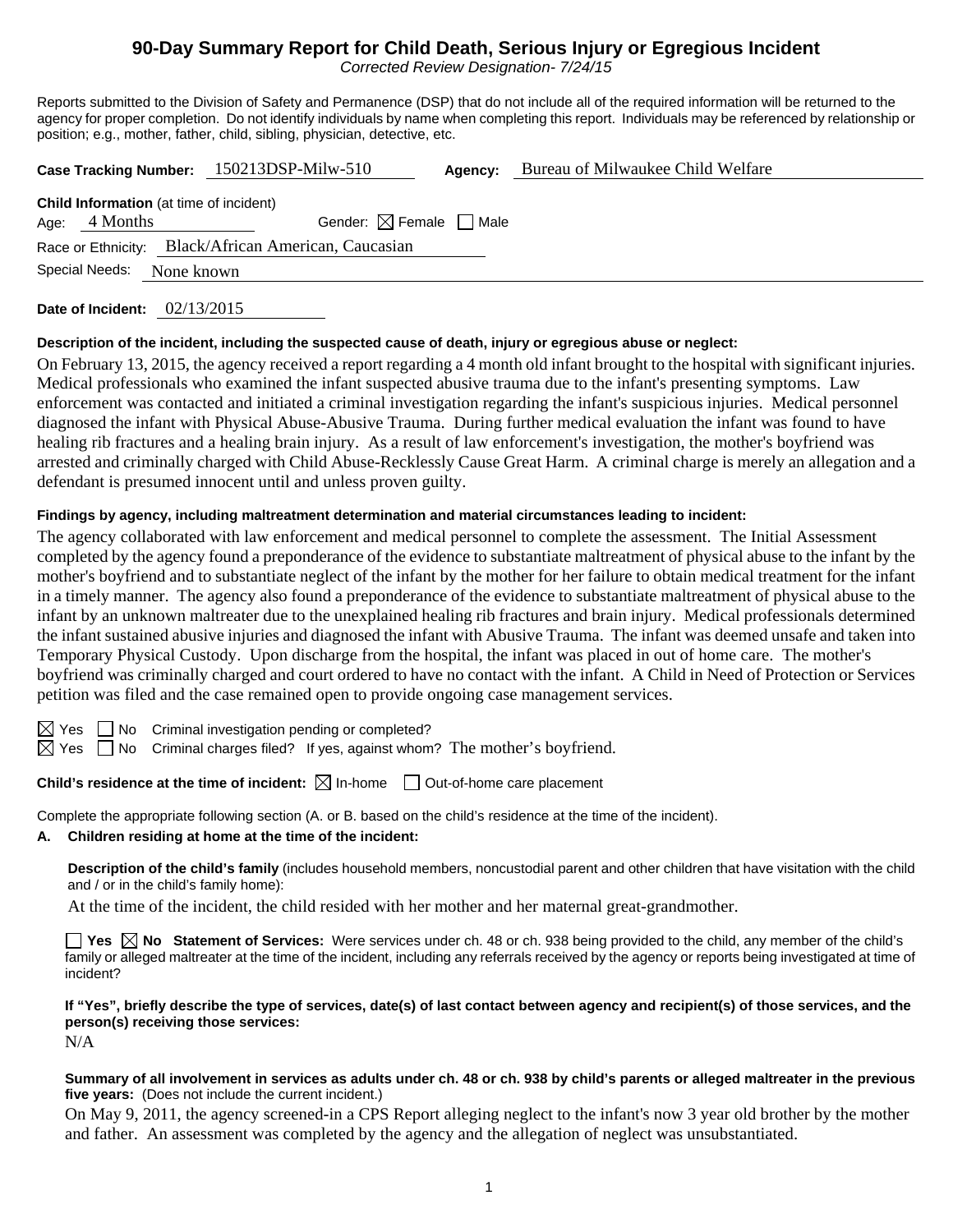On May 11, 2011, the agency screened-in a CPS Report alleging physical abuse and neglect to the infant's now 3 year old brother by the mother and father. While the assessment completed by the agency did not substantiate the allegations of neglect and physical abuse, the child was deemed unsafe, a Child in Need of Protection and Services petition was filed, and the child was placed in out of home care with relatives. The case was subsequently closed upon the relatives' assumption of legal guardianship of the child.

#### **Summary of actions taken by the agency under ch. 48, including any investigation of a report or referrals to services involving the child, any member of the child's family living in this household and the child's parents and alleged maltreater.** (Does not include the current incident.)

(Note: Screened out reports listed in this section may include only the date of the report, screening decision, and if a referral to services occurred at Access. Reports that do not constitute a reasonable suspicion of maltreatment or a reason to believe that the child is threatened with harm are not required to be screened in for an initial assessment, and no further action is required by the agency.)

On May 9, 2011, the agency screened-in a CPS Report alleging neglect to the infant's now 3 year old brother by the mother and father. An assessment was completed by the agency and the allegation of neglect was unsubstantiated.

On May 11, 2011, the agency screened-in a CPS Report alleging physical abuse and neglect to the infant's now 3 year old brother by the mother and father. While the assessment completed by the agency did not substantiate the allegations of neglect and physical abuse, the child was deemed unsafe, a Child in Need of Protection and Services petition was filed, and the child was placed in out of home care with relatives. The case was subsequently closed upon the relatives' assumption of legal guardianship of the child.

On September 25, 2014, the agency screened-out a CPS report

## **Summary of any investigation involving the child, any member of the child's family and alleged maltreater conducted under ch. 48 and any services provided to the child and child's family since the date of the incident:**

The agency collaborated with law enforcement and medical personnel to complete the assessment. The Initial Assessment completed by the agency found a preponderance of the evidence to substantiate maltreatment of physical abuse to the infant by the mother's boyfriend and to substantiate neglect of the infant by the mother for her failure to obtain medical treatment for the infant in a timely manner. The agency also found a preponderance of the evidence to substantiate maltreatment of physical abuse to the infant by an unknown maltreater due to the unexplained healing rib fractures and brain injury. Medical professionals determined the infant sustained abusive injuries and diagnosed the infant with Abusive Trauma. The infant was deemed unsafe and taken into Temporary Physical Custody. Upon discharge from the hospital, the infant was placed in out of home care. The mother's boyfriend was criminally charged and court ordered to have no contact with the infant. A Child in Need of Protection or Services petition was filed and the case remained open to provide ongoing case management services.

## **B. Children residing in out-of-home care (OHC) placement at time of incident:**

# **Description of the OHC placement and basis for decision to place child there:** N/A

## **Description of all other persons residing in the OHC placement home:**

N/A

**Licensing history:** Including type of license, duration of license, summary of any violations by licensee or an employee of licensee or other actions that constitute a substantial failure to protect and promote the welfare of the child. N/A

| Summary of any actions taken by agency in response to the incident: (Check all that apply.) |  |
|---------------------------------------------------------------------------------------------|--|
|---------------------------------------------------------------------------------------------|--|

| $\boxtimes$ | Screening of Access report                           | Attempted or successful reunification             |
|-------------|------------------------------------------------------|---------------------------------------------------|
| $\boxtimes$ | Protective plan implemented                          | Referral to services                              |
|             | Initial assessment conducted                         | Transportation assistance                         |
| MMO         | Safety plan implemented                              | Collaboration with law enforcement                |
|             | Temporary physical custody of child                  | Collaboration with medical professionals          |
|             | Petitioned for court order / CHIPS (child in need of | Supervised visitation                             |
|             | protection or services)                              | Case remains open for services                    |
| $\boxtimes$ | Placement into foster home                           | Case closed by agency                             |
| $\Box$      | <b>Placement with relatives</b>                      | Initiated efforts to address or enhance community |
|             | Ongoing Services case management                     | collaboration on CA/N cases                       |
|             |                                                      | Other (describe):                                 |